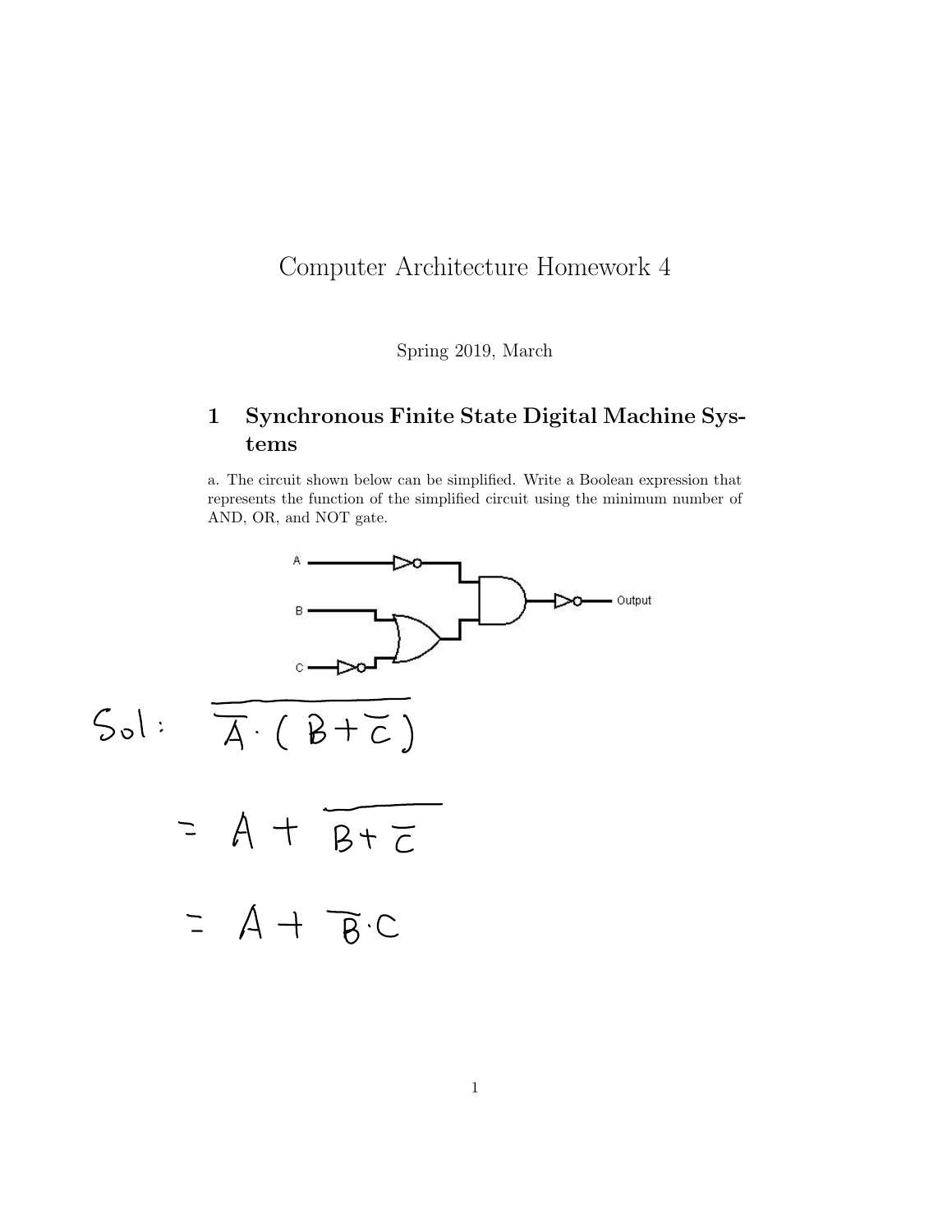b. Consider the finite state machine below which has 6 states and a single input that can take on the value of 0 and 1. The finite state machine should output 1 IF AND ONLY IF 6 + sum of all the input values is not divisible by 2 or 3. One transition has been provided; complete the remainder of the diagram. (Hint: If the sum of the inputs is a multiple of 6, then we have  $6 + \text{sum of the}$ ) inputs = 6n for some n. As 6n is divisible by 2, 6n cannot be prime.)



c. Consider the following circuit. Assume registers have a CLK to Q time of 60ps, a setup time of 40ps, and a hold time of 30ps. Assuming that all gates have the same propagation delay, what is the maximum propagation delay each individual gate could have to achieve a clock rate of 1 GHz.



 $Sol: 300$  ps

 $clock$  rate =  $|GHZ \Rightarrow$  maximum clock period = loop ps. The critical path includes: 3 combinational logie, 1 CLK-to-Q, 1 set up time.  $\Rightarrow$  3 \* CL + 60 ps + 40 ps = 1000 ps.  $CL = 300 \text{ ps}.$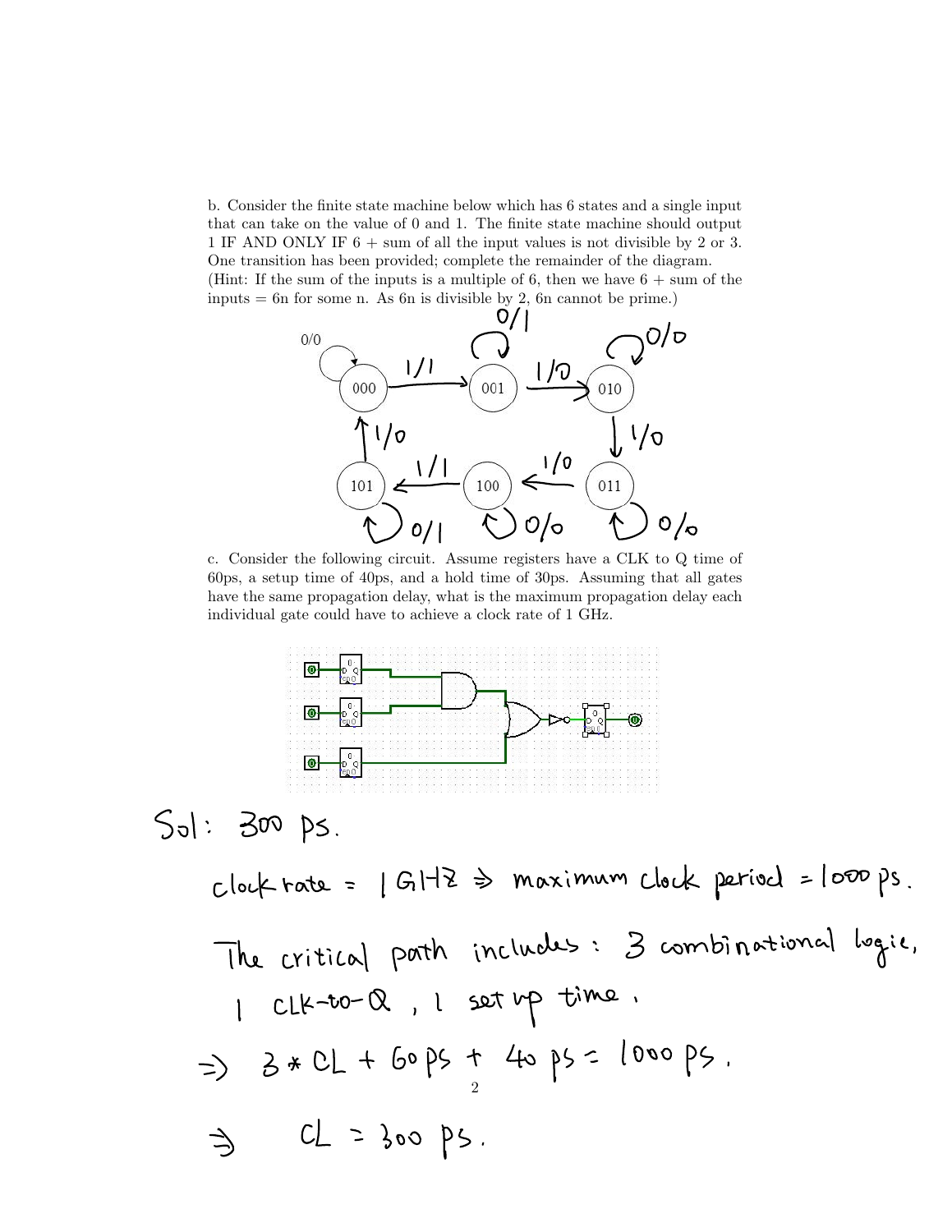## 2 Boolean Logic

1. Simplify each Boolean expression to one of the following ten expressions:  $0, 1, A, B, AB, A + B, \overline{A} \ \overline{B}, \overline{A} + \overline{B}, A\overline{B}, \overline{A}B$ Each answer may be used as many times as necessary.

$$
a.A(A + \overline{A}) + B
$$
  
= A + B

b.(A + B)(
$$
\overline{A}
$$
 + B) $\overline{B}$   
\n
$$
\overline{C} \quad (\overline{A} + \overline{B}) \quad (\overline{A} + \overline{B}) \quad (\overline{B} + \overline{B}) \quad (\overline{B} + \overline{B}) \quad (\overline{B} + \overline{B}) \quad (\overline{B} + \overline{B}) \quad (\overline{B} + \overline{B}) \quad (\overline{B} + \overline{B}) \quad (\overline{B} + \overline{B}) \quad (\overline{A} + \overline{B}) \quad (\overline{A} + \overline{B}) \quad (\overline{A} + \overline{B}) \quad (\overline{A} + \overline{B}) \quad (\overline{A} + \overline{B}) \quad (\overline{A} + \overline{B}) \quad (\overline{A} + \overline{B}) \quad (\overline{A} + \overline{B}) \quad (\overline{A} + \overline{B}) \quad (\overline{A} + \overline{B}) \quad (\overline{A} + \overline{B}) \quad (\overline{A} + \overline{B}) \quad (\overline{A} + \overline{B}) \quad (\overline{A} + \overline{B}) \quad (\overline{A} + \overline{B}) \quad (\overline{A} + \overline{B}) \quad (\overline{A} + \overline{B}) \quad (\overline{A} + \overline{B}) \quad (\overline{A} + \overline{B}) \quad (\overline{A} + \overline{B}) \quad (\overline{A} + \overline{B}) \quad (\overline{A} + \overline{B}) \quad (\overline{A} + \overline{B}) \quad (\overline{A} + \overline{B}) \quad (\overline{A} + \overline{B}) \quad (\overline{A} + \overline{B}) \quad (\overline{A} + \overline{B}) \quad (\overline{A} + \overline{B}) \quad (\overline{A} + \overline{B}) \quad (\overline{A} + \overline{B}) \quad (\overline{A} + \overline{B}) \quad (\overline{A} + \overline{B}) \quad (\overline{A} + \overline{B}) \quad (\overline{A} + \overline{B}) \quad (\overline{A} + \overline{B}) \quad (\overline{A} + \overline{B}) \quad (\overline{A} + \overline{B}) \quad (\overline{A} + \overline{B}) \quad (\overline{A} + \overline{B}) \quad (\
$$

2. Simplify the following expression step by step (as simple as possible):

a. Standard:  $(A + B)(A + \overline{B})C$ 

$$
= (A + B\overline{B})C
$$
  
= AC

b. Grouping & Extra Terms:  $\overline{A} \ \overline{B} \ \overline{C} + \overline{A} B \overline{C} + A B \overline{C} + A \overline{B} \ \overline{C} + A B C + A \overline{B} C$  $= \bar{A}\bar{C}(\bar{B}+B) + \bar{A}\bar{C}(\bar{B}+\bar{B}) + AC(\bar{B}+\bar{B})$  $=$   $AC + AC + AC$  $\frac{1}{\sqrt{2}} \frac{1}{\sqrt{2}} + \frac{1}{\sqrt{2}} + \frac{1}{\sqrt{2}}$ c. DeMorgan's:  $\frac{\overline{A(B C + BC)}}{\overline{B \cdot C} + \overline{B}C} = \frac{1}{\sqrt{2}} + \overline{A} + \frac{1}{\sqrt{2}} + \frac{1}{\sqrt{2}} + \frac{1}{\sqrt{2}} + \frac{1}{\sqrt{2}} + \frac{1}{\sqrt{2}} + \frac{1}{\sqrt{2}} + \frac{1}{\sqrt{2}} + \frac{1}{\sqrt{2}} + \frac{1}{\sqrt{2}} + \frac{1}{\sqrt{2}} + \$  $=$   $\overline{A}$  +  $\overline{B}\overline{C}$  BC 3 $= \overline{A} + (B + C) (B + \overline{C})$  $= \overline{4} + \overline{6}\overline{C} + \overline{B}C$